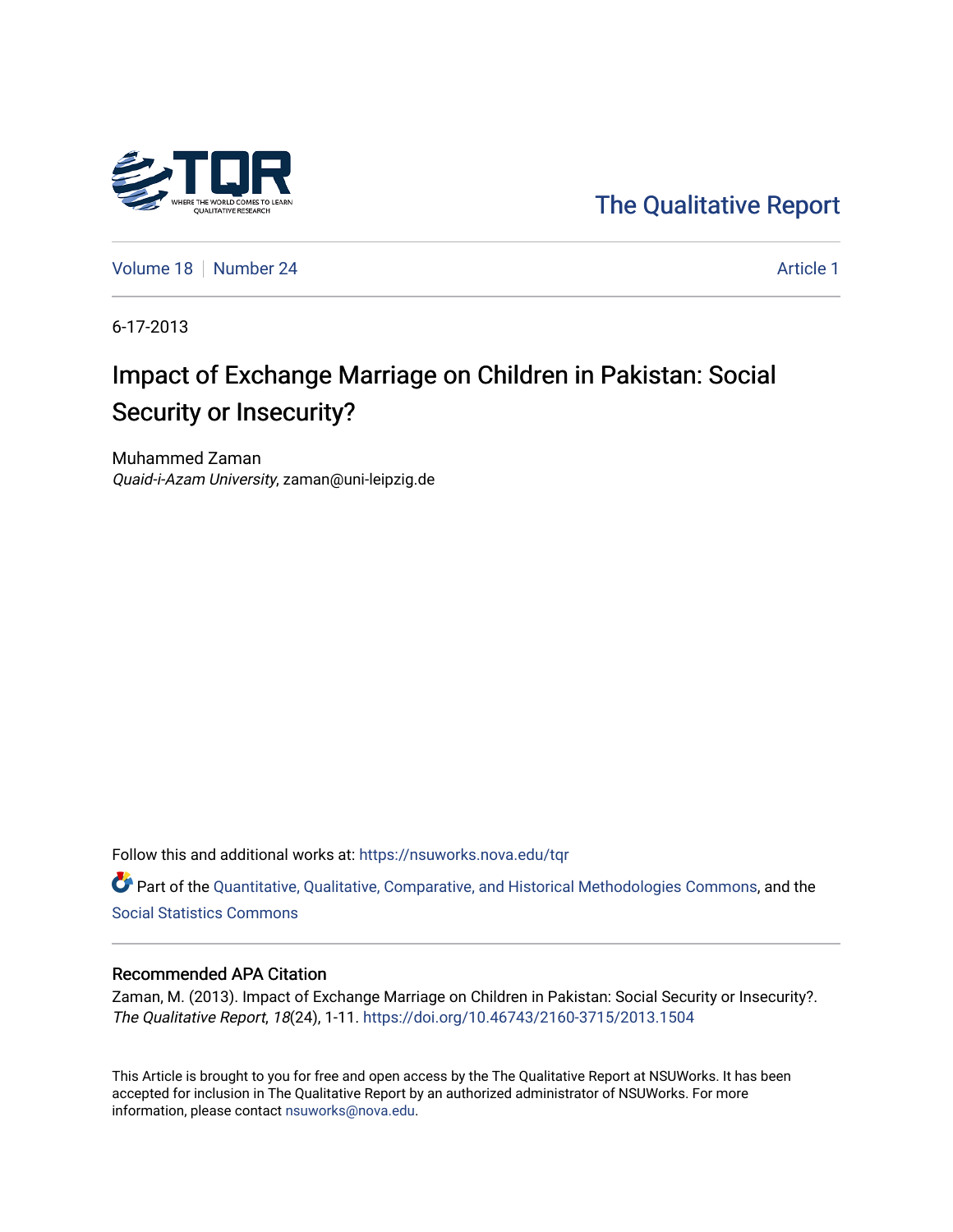# **Qualitative Research Graduate Certificate** Indulge in Culture Exclusively Online . 18 Credits **LEARN MORE**

### Impact of Exchange Marriage on Children in Pakistan: Social Security or Insecurity?

#### Abstract

In this paper I deal with the impact of the exchange marriage system in Pakistan. The system does not only guide in spouse selection, but it is also provide welfare, alliance formation and give strength to kinship. No part of the study, however, dealt with the impact of the system on children anywhere in the world. Based on the qualitative investigation, this article highlights 24 case histories. The Grounded Theory Method guidelines are followed for the data collection and analysis. There are different dimensions of the exchange marriage. However, t h is study reveals child engagement/marriage (even before the birth), forced marriages, mismatch marriage, violence and emergence of domestic conflict in the system of the exchange. This study found drug addiction among children, off and on the street children, children with broken homes, neglected children, and delinquency is due to the system of the marriage. Exchange marriage does not only provide social security and alliance formation but also insecurity and obscured socialization of the children. It is important to have looked on the system of the exchange in development perspective of the future generation. This study highlights the impact of the exchange marriage system among illiterate or low educated people only who strictly follow the system of the exchange.

#### Keywords

Exchange Marriage, Traditions and Children, Child Abuse, Social Security, Pakistan

#### Creative Commons License



This work is licensed under a [Creative Commons Attribution-Noncommercial-Share Alike 4.0 License](https://creativecommons.org/licenses/by-nc-sa/4.0/).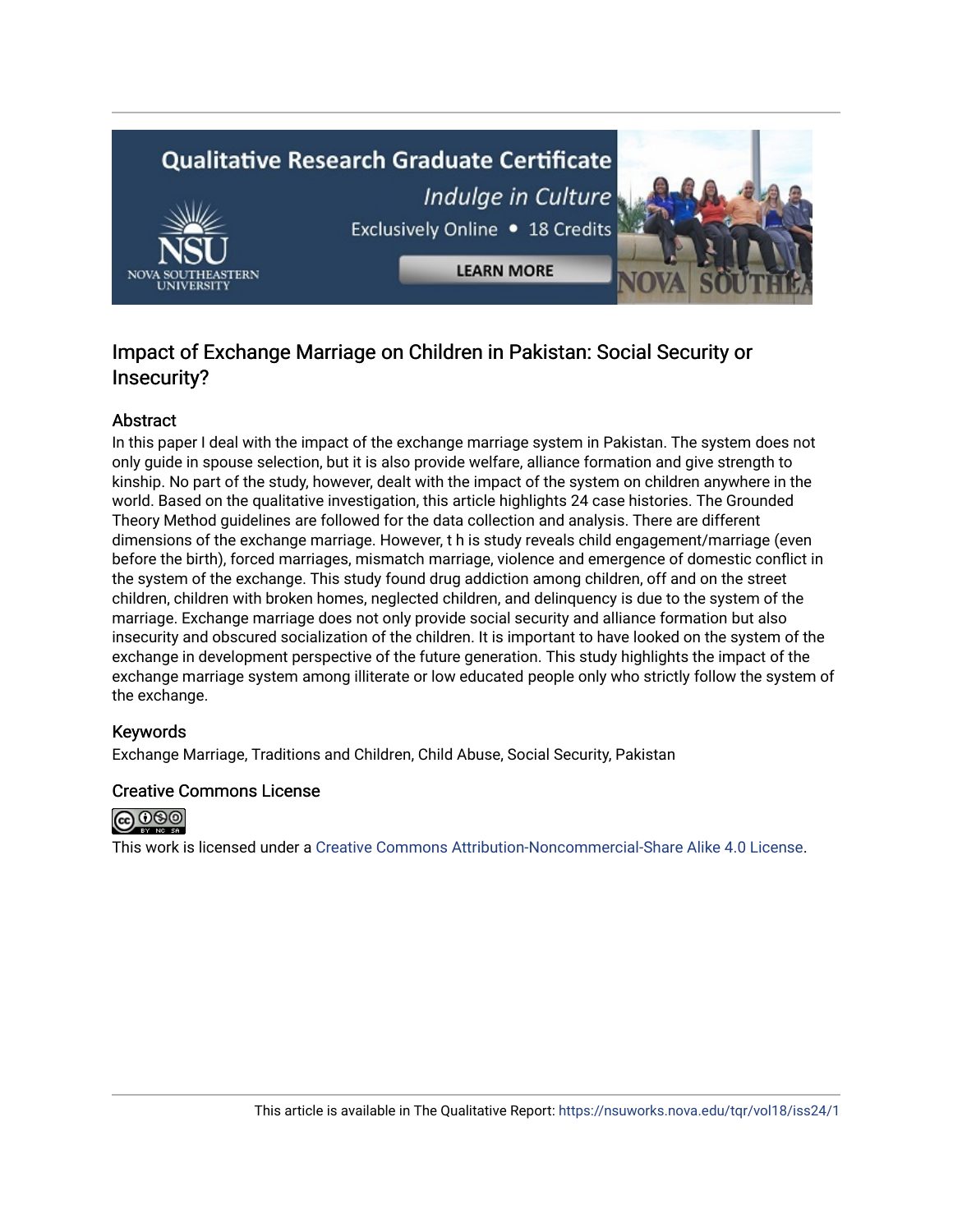

*The Qualitative Report* 2013 Volume 18, Article 46, 1-11 http://www.nova.edu/ssss/QR/QR18/zaman46.pdf

## **Impact of Exchange Marriage on Children in Pakistan: Social Security or Insecurity?**

Muhammad Zaman

Quaid-i-Azam University (QAU), Islamabad Pakistan

*In this paper I deal with the impact of the exchange marriage system in Pakistan. The system does not only guide in spouse selection, but it is also provide welfare, alliance formation and give strength to kinship. No part of the study, however, dealt with the impact of the system on children anywhere in the world. Based on the qualitative investigation, this article highlights 24 case histories. The Grounded Theory Method guidelines are followed for the data collection and analysis. There are different dimensions of the exchange marriage. However, this study reveals child engagement/marriage (even before the birth), forced marriages, mismatch marriage, violence and emergence of domestic conflict in the system of the exchange. This study found drug addiction among children, off and on the street children, children with broken homes, neglected children, and delinquency is due to the system of the marriage. Exchange marriage does not only provide social security and alliance formation but also insecurity and obscured socialization of the children. It is important to have looked on the system of the exchange in development perspective of the future generation. This study highlights the impact of the exchange marriage system among illiterate or low educated people only who strictly follow the system of the exchange. Keywords: Exchange Marriage, Traditions and Children, Child Abuse, Social Security, Pakistan*

#### **Introduction**

An exchange marriage refers to a control mate selection system in which a family gives a daughter/sister to be married with a son/brother to the second family. The second family reciprocates their female with the first family. The process of the marriage initiates from the birth of a child or even before in Pakistan. If, a family does not have a girl to reciprocate, the family promises a female child to reciprocate, if born in future. Any positive or negative action is reciprocated in the system, not only materially but also socially in Pakistan (Zaman, 2008, 2009; Zaman & Wohlrab-Sahr, 2010). This system of the exchange shares almost one third marriages of rural parts of Pakistan (Jacoby & Mansuri, 2008).

Exchange marriage is perceived as alliance formation, welfare, wellbeing, sociocultural interests and kinship formation (Bearman, 1997; Bourdieu, 1998; Lévi-Strauss, 1969; Molloy, 1986). Above quoted studies highlighted the different dimensions of the system of the exchange marriage in parts of the world (Schweizer & White, 1998; Strathern, 1984; Tapper, 1991; Zaman, 2010). However, they never consider insecurity and the impact of the system of the exchange on children and couples. The children who are born with the exchanged couples remain vulnerable. They are unsecure and victim of the couples' mutual conflict. These children are also without social security and benefits from the state because welfare agenda of common man is not in the third world including Pakistan.

Theoretically, two approaches examine the system: structuralist and individualistic perspectives. The structuralists analyze the phenomenon as a "build-in" issue in the social structure where conflicts among actors are integral part, but they are unable to bring the social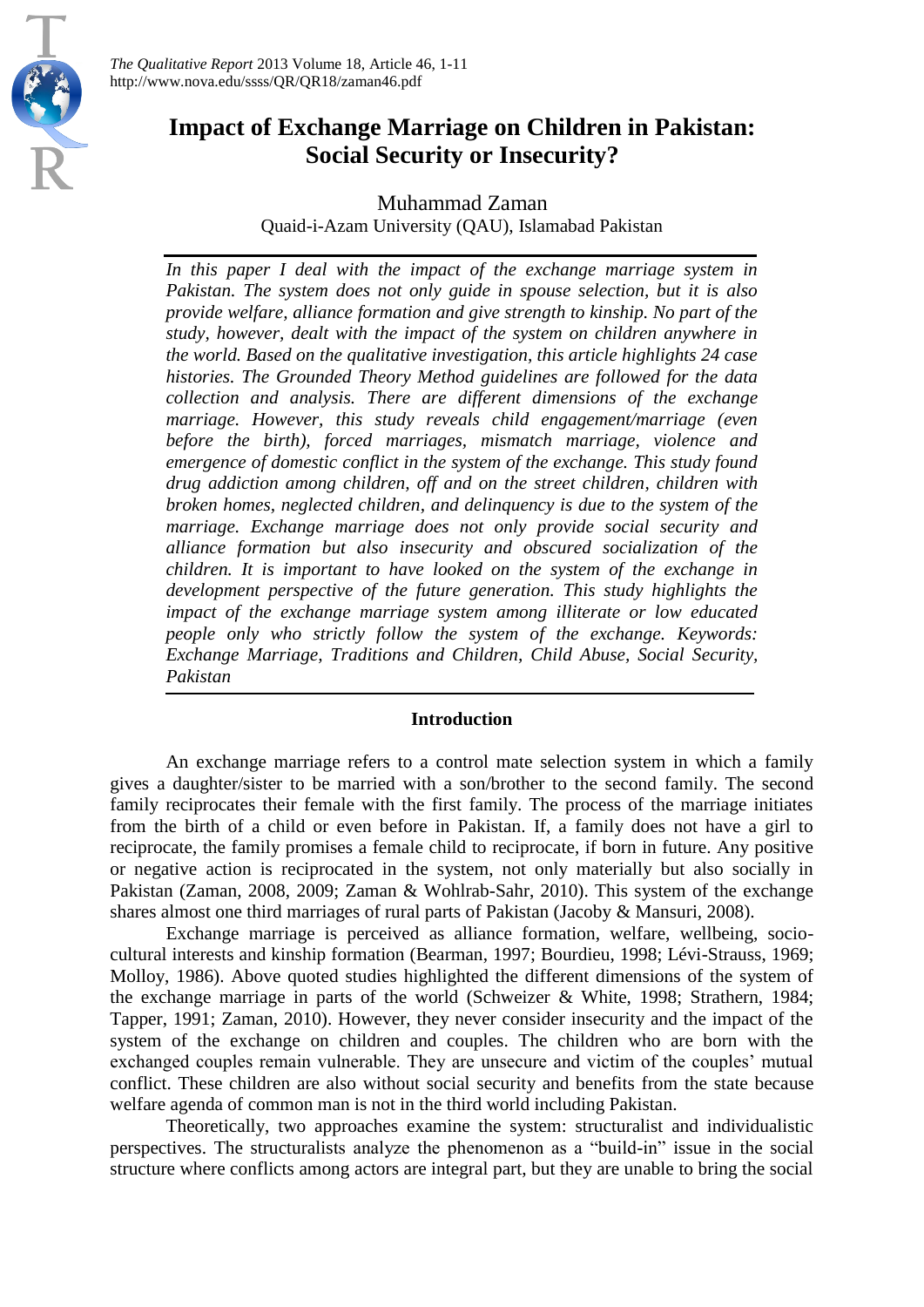change (Bourdieu, 1998; Lévi-Strauss, 1969; Schweizer & White, 1998). In this perspective, actors are mere appendix of the collective activities. This means that the people have no say rather they follow what the group or community say to them (Zaman, 2011). They could not spend life with their own choice and remain without autonomy of their social action.

However, individualistic (Bearman, 1998; Bourdieu, 1998) approach negates the structural dominance and argues that the actor as a whole controls the fate and destiny. This perspective negates the social condition, cultural context and "rules of the game" (Zaman, 2011). Actor is dominant on the structural control.

Nonetheless, both perspectives, in analyzing the system of exchange, have hardly focused on the fate of the children--a weak and totally dependent segment of a society empirically as well as theoretically. The children are on the receiving end of the tradition in the early life and when reach in maturity, they reproduce them. If some of them become deviant of such tradition, they are vulnerable and dependent on the rules of the game. For example, in Pakistan, a person is supposed to follow the "will" of the parents/elders in order to get married, mostly on the basis of the exchange. If he/she do not follow this rule, he/she cannot marry in rural areas of Pakistan. If the couple of the exchange marriage is not happy on their marriage arrangements, their children will be victim of the parents' enmity. Children seem to be more vulnerable in the system of exchange than any other marriage. Hardly, the literature on the subject has investigated it seriously. This article deals with these children living under the system of the exchange marriage. This article shed light on the impact of the system exchange on the children.

#### **Methods**

I conducted interviews with the exchanged couple, their parents and their children who were near to get married in future in the community of Kabirwala, South Punjab Pakistan during my PhD fieldwork in 2005 to 2007. This study was conducted by following the Grounded Theory Method (GTM) in order to collect and analyze the data. The GTM gives indepth understanding of a social phenomenon in intimate relationship as well as in cultural settings. A researcher can develop a substantive conception of the social phenomenon with the help of the GTM. Thus, GTM was appropriate for familial and cultural investigations (Zaman, 2011). According to the GTM guidelines, a researcher digs out the codes, concepts and themes from the data (Corbin & Strauss, 1990; Glaser, 1992; Glaser & Strauss, 2002).

I requested a friend who introduced me to the community. I started to live with one family in the village. Initially, I briefed respondents about my study and its objectives and received consent of the interview. Majority of them agreed to give information. However, three females turn downed the request. Based on the individual and family interviews (48) on the issue of the marriage, I compiled 24 family case histories. Two of the interviewees were single spouses. I added the parents (who arranged the marriages) and informal conversation with children (who are suppose to be marry in near future) to know their perspectives of the system.

The researcher requested a spouse to tell me the story of their marriage and come across the local notion of "*watta satta*" means exchange marriage. To verify this notion, the researcher requested to the second respondent about the notion of the exchange. The researcher found variation in the point of the views between the two respondents. To verify, the researcher requested the third respondent to clear me about the concept. After this, the researcher compiled the similarities and differences in order to develop concepts and themes as per GTM guidelines.

During the fieldwork, the researcher found some distinctive cases of the marriage where children were victim of this tradition. Beside the main fieldwork (carried out in 2006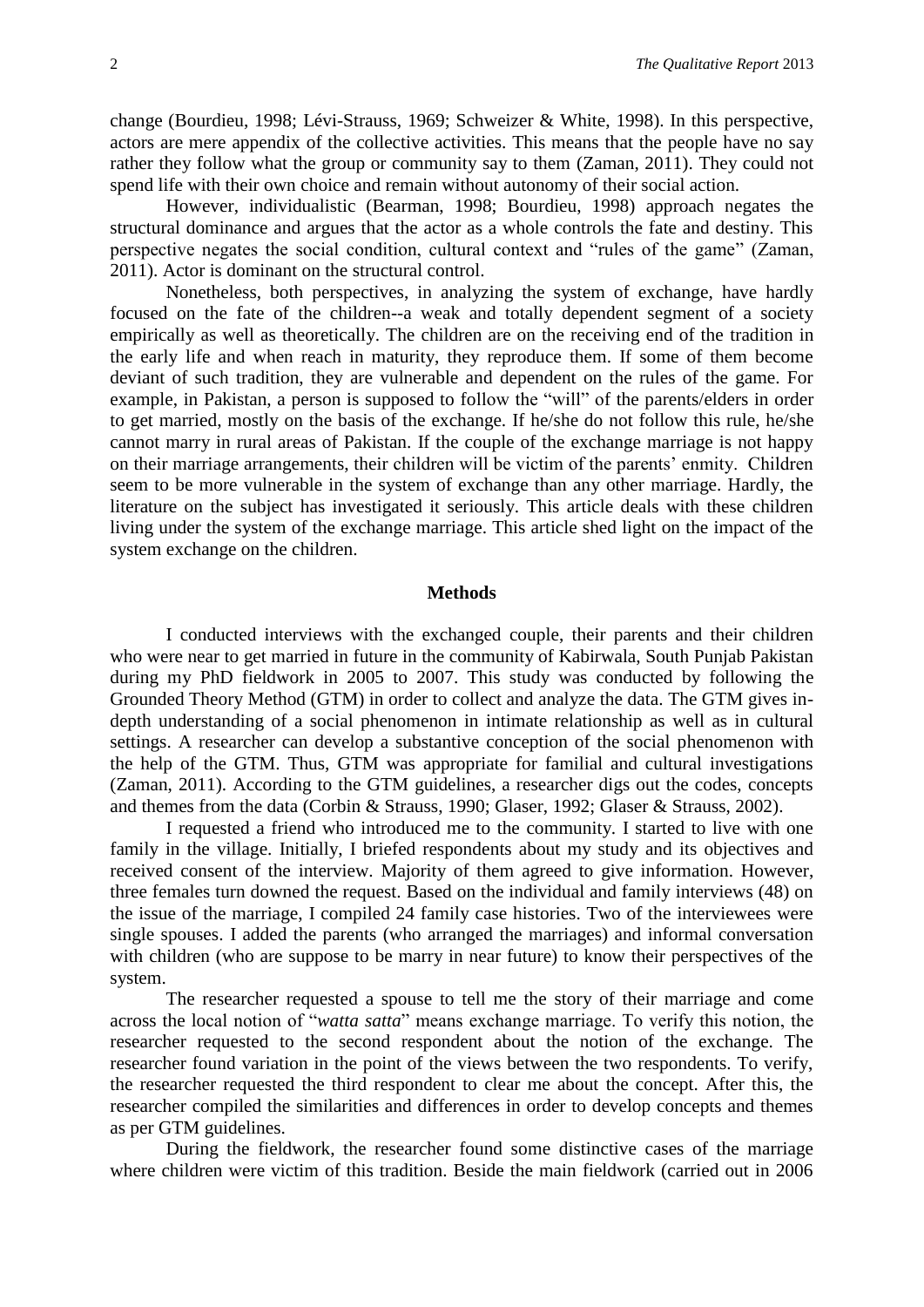and 2007), he re-confirmed the data in 2011 for this article on phone with the respondents and their children who were victim of the tradition in order to know the difficulties faced by the children in the system of the exchange. Owing to the fieldwork in 2006 and 2007, the researcher became friend of the respondents. Therefore, the researcher did not face any problem to get information regarding the children difficulty in 2011. Further, he also got formal consent of the respondents in order to maintain the ethical standard of the research. However, he also maintained the privacy of the respondents up to the maximum level. Pseudonyms names of the respondents were used in the data in order to protect their privacy.

Additionally, the researcher was continuously counter checking the validity and reliability (through NGOs reports and media coverage on the issues). To get comprehensive understanding, the researcher also conducted eight Focus Group Discussions (FGDs) with the stakeholders (parents, children, community influential, and community social workers). This was another check to make the data rigorous.

#### **Results**

I focus on the findings of the data while giving case histories. First case history is related to two children who have experience to be victim of the parental enmity.

Azhar<sup>1</sup> is a 10 year-old boy whose parents were married on the basis of the exchange. After his birth, the parents of Azhar were angry and quarrel with each other on domestic affairs. The father accuses the mother of Azhar. She became annoyed and went to his family of procreation and demanded divorce. His father demanded that Azhar is his son and he has a right to take him from the mother. However, the mother went to a local jury (*punjait*) in order to claim her child. The father tells the jury: "my wife is not of a superior character and I am skeptic for the socialization of Azhar." The mother of Azhar was also skeptic. The jury decided the child will spend 15 days with mother and 15 days with his father. In reciprocity, the second exchanged couple started quarrel as per norm of the system. They also have to be separated as per rules of the game in response to the first couple. Similar conditions were design for the son of the second couple who is Munir, an 8 year-old boy. Now the mothers of Azhar and Munir try to give horrific image of their fathers to both children. Blame game started among couples in front of children. Both of the children do not know about the reason of the fight of their parents, but they were angry with each other. Azhar accuse Munir and Munir reciprocate as per his capacity. After the divorce, both couples got second marriage. The children were less priority for the both parents. To get rid from these miseries, they (children) both left their school and either were on the street or off the street. They were wandering around without any productive activity.

I categorize the findings into below themes.

 $\overline{a}$ 

#### **Parental Dispute in the Exchange Marriage System: Child-Rolling Stone**

A person takes revenge either consciously or unconsciously from others in the system of the exchange marriage. Parents unconsciously used their children to tease, heart and victimize each other in order to take revenge from the partner in developing countries under the system of the exchange. Children wanted to live with the both parents. Azhar reported: "I miss a lot to my father when I am with my mother." However, Munir tells: "I don't want to live with my father. He is cruel because he divorced my mother. If he was living with my mother, I was happy with him. Now I'm not." Nevertheless, both of the children were uneasy with the parental quarrel.

 $<sup>1</sup>$  Pseudonyms are used for the actual names of the respondents in order to secure the privacy.</sup>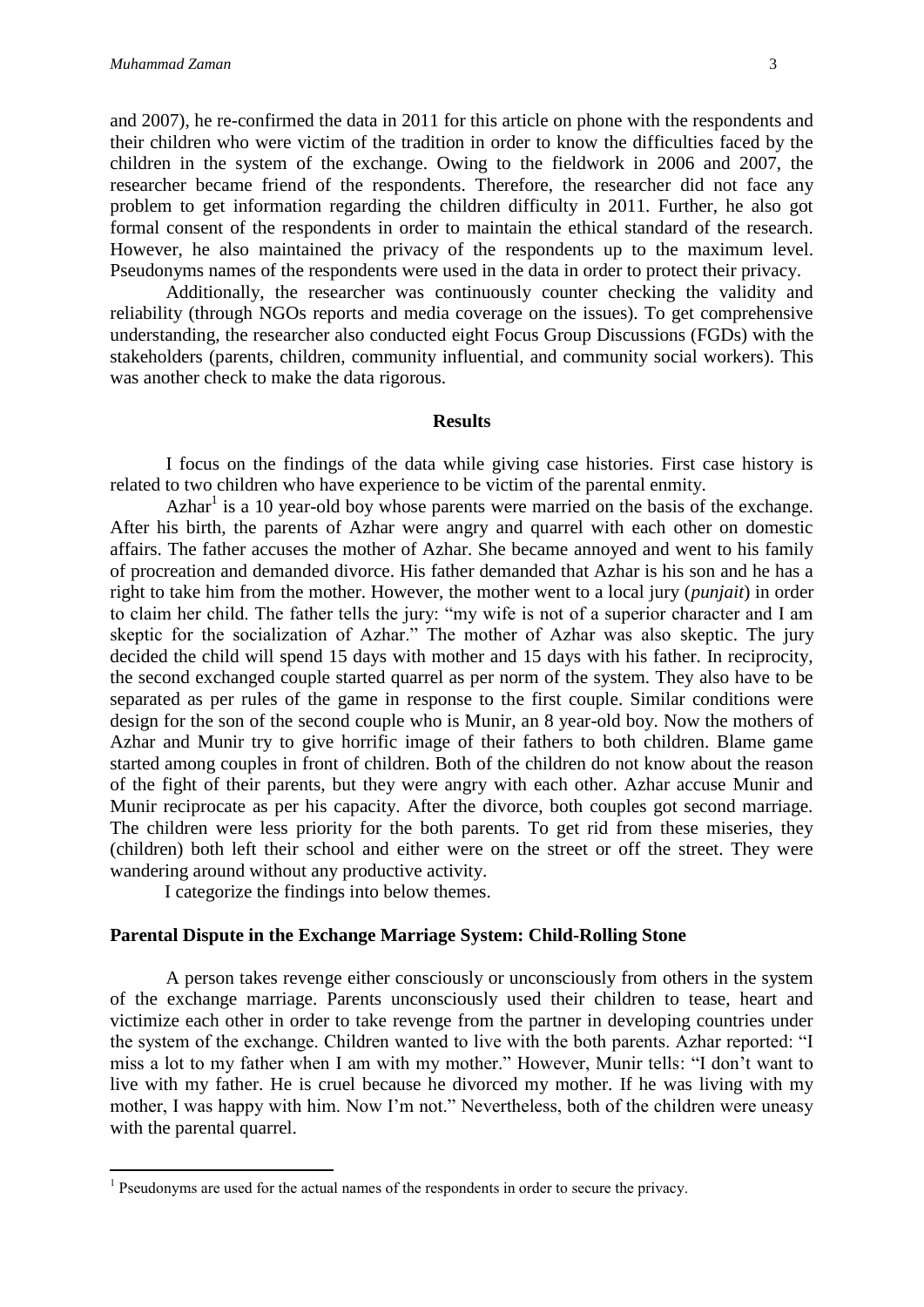Children wanted to enjoy the company of their parents. However, they are unable to live together due to the parental problems. One couple was happy to continue their marital relationship. However, the second couple was not happy. The revenge taking is common in the exchange marriage system whatever the cost the couples have to pay. A male respondent justified his action:

(…) revenge taking is necessary in this system. (…) My family compelled me to take revenge (…) to take revenge is the right of a person. If my sister is being treated badly, I have the right to protect her. It is appropriate for me to send my wife back to her parental home as my sister is being treated badly. It isn't about revenge but taking care of my sister (…). My sister is my honour and has more right as compare to my children.

Consequently, children become victim of the revenge. In such a situation of the exchange marriage, children are rolling stone due enmity of the parents. Although parents are also in trouble, but children were more victim as compare to their parents. Children are rolling stone of the negative reciprocity as per rule of the system of the exchange.

#### **Child Custody Problem in the Exchange Marriage: Children as a Commodity**

Children are often taken as a commodity in the hands of the parents or the state, but they are less considering as an independent identity in developing countries. Parents believe that their children are their resource. The children could be live in their custody like a property. Mother believes she has more right, while father believe that children are his right being a household head in the system of the exchange.

Asghar a male respondent says:

Look! We are living in this village where I have more right on my children as compare to my ex-wife. She should understand that my children are my own. I am custodian of my children. It is my right to direct, control and cares the children and ask them what to do or what not to do. Who is my ex- wife to dictate me? (…).

However, Saban, a divorced lady and Asghar wife has conflict of children custody with her husband Asghar. She says that her husband does not care to her children properly and he has no right of custody. He only accuses them because after divorce he cannot do anything with me directly and he punish my children symbolically.

Children remain under the strict, undue control or they are neglected as being individual. The word "minor" denotes that a child has less value in the human market. The children identity is not solely related to as individual identity rather the identity of their elder. They are victim of the collective responsibility. For instance, girls are given as compensation or exchange to the family of a deceased person in order to escape from any sentence or settle any dispute (Tapper, 1991). Additionally, children are kept away about the choice of future selection in the developing countries where it is responsibility of the parents. A child is exchanged in the marriage market like a commodity. Second case history further highlights above argument.

Zulfiqar, a 13 year-old boy is a son of Aslam an 57-year-old man, who could not read or write and is married to Sabi, a 42 year woman (illiterate) on the basis of the exchange.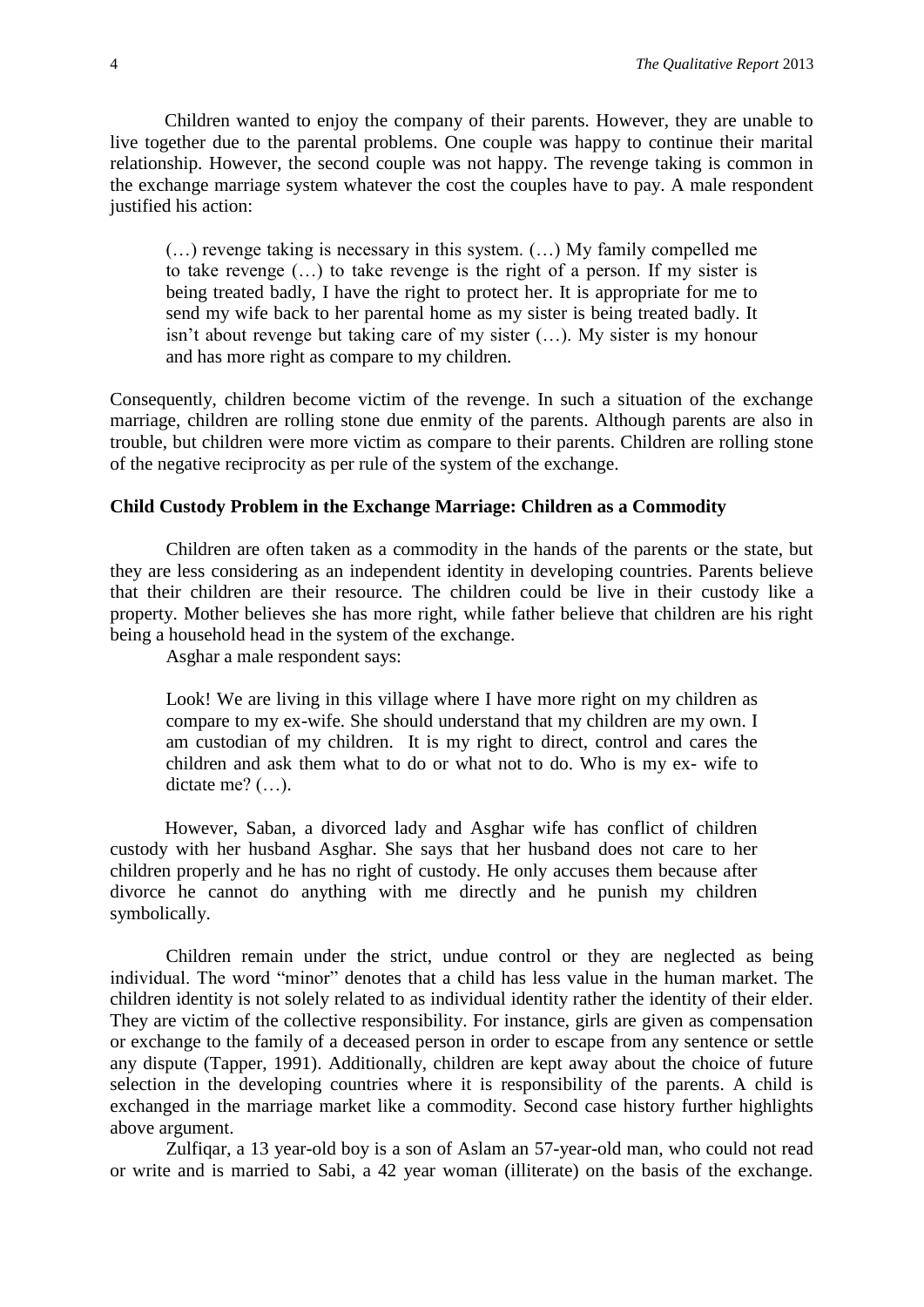Aslam and Sabi have 2 sons (one deaf and the other drug addicted) and three daughters. Aslam has disagreement with his wife to arrange the marriage of his children on the basis of the exchange. Aslam wanted his elder daughter and son's marriage should be arranged with his nephews and niece on the basis of exchange- that he already announced even before his own marriage. He is morally bound to fulfill the commitment with his brother's family. However, his wife wanted that the marriage should be arranged with her nephews and niece. Meanwhile, the children do not like either, but they were without any 'say'. Sabi argued:

It isn't fair to exchange my children with my husband's nephew. Look! I'm not against this system, but this matching isn't fair. Kalsoom (her daughter) is B.Sc (Bachelor of Science). He is illiterate. She is younger than him. My daughter is civilized than him. That's the problem for me. I want an equal match.

Kalsom, a 28 year-old daughter does not like her engagement with her cousin (a 42 year-old man) that was decided in her childhood, even before her birth. She reported:

I received an education with other boys and girls who have different backgrounds from mine. I learnt how to behave and interact, while my spouse is unaware of these things. (…) He lives in a village, but I lived in a city. I don't like his traditional behaviour. (…) My engagement was finalized in childhood on the basis of exchange, but I have gone against it. My friends joke about me and my exchange engagement.

Her mother defended her daughter, but her father wanted to continue this relationship. Owing to this, there was always fighting between them. They accuse each other. Zulfiqar reported: "I was fed up from this continuous quarrel within his family and I started taking pills of addiction. I realized that I could not live without pills and then stared heroin. So I became a drug addicted." One of his sisters became ill and other got headache. The couple blamed each other for the responsibility.

The system and the condition of the marriage brought the children to become vulnerable. Parents control and the choice of the marriage brought difficulty of life to the children. However, parents were unaware about the trouble of the system of the exchange.

#### **Child Engagement/Marriage in the Exchange System: Social Problem**

In the exchange marriage system, children are engaged soon after their birth or even in some cases before of the birth. Upon their maturity, some of them disagree, but the elders of their family do not allow them to deviate. A female respondent reported:

When my mother got pregnant, my paternal uncle demanded, if the child was a girl, my parents should give her to my uncle's son, in exchange of my mother, as my father already promised on the eve of his own wedding. My parents agreed to this arrangement. Soon after my birth, my paternal uncle gave a gift as confirmation of my future marriage to his son. One year later, my mother delivered a son (my brother) and in exchange, my parents demanded my expected sister-in-law, as my brother's future wife, in exchange of me. My father-in-law did not object, and agreed to the proposal. Thus, my brother and I experienced exchange marriages with paternal cousins.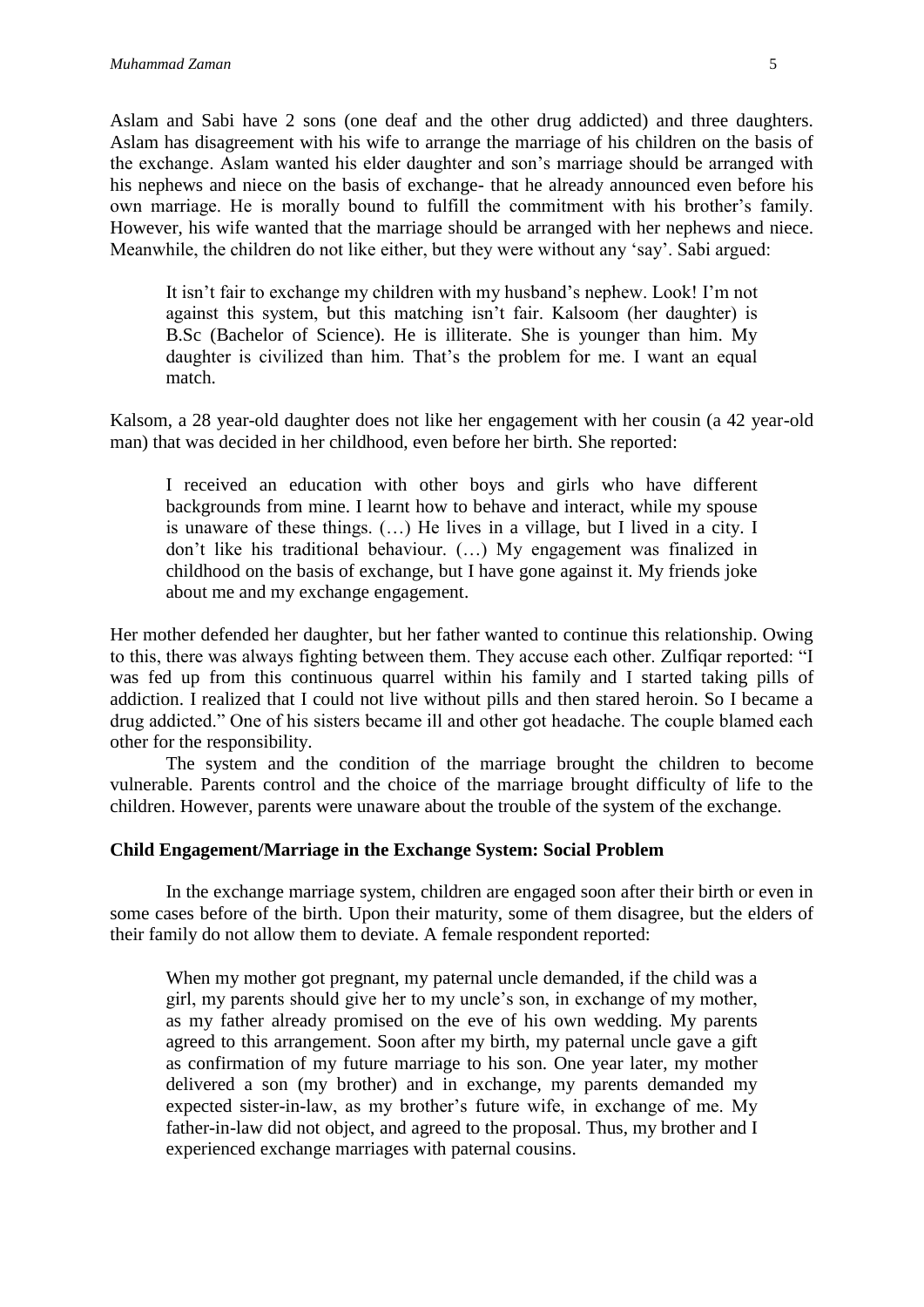The children cannot deny this kind of exchanged marriage as per the custom. It is the matter of honour especially in case of women to denounce the marriage (Hussain, 2005). They take it as a matter of honour of the family and disobedience to the children. However, there might be relaxation, if it is the case of a boy. Disobedience is close to the deviancy in this cultural context. Ultimately, they are forced to accept the marriage that breeds violence.

#### **Domestic Conflict and Violence on Children: Indirect Reciprocity**

Conflict is important element of the exchange marriage system. If husband or wife is angry with each other, which is common and above data reflect this evidences. Some of the previous studies also mentioned some of the aspects of the domestic conflicts (see Versa-Sanso, 1999). For instance husband may angrily deal and beat his wife. A couple also beat, harm and taunt to their children in order to show the anger to the partner (Zaman, 2009). Especially a woman takes lead to give bad names to her husband because she cannot beat her husband physically in this cultural context. A man may beat a wife, but if a wife does the same, it brings further troubles for her. His husband will harm more than her husband. However, she shows her anger to her husband by beating her own children.

The enmity between couple brings indirect reciprocity of violence to the children. They abuse their children to show the anger to the partner. The children, without any reason, are the victim of this negative reciprocity due to the system of the exchange. For instance, Azhar, a boy tells:

Whenever there is quarrel between my parents, my mother punished me. One day she slapped on me (…). I was depressed. I escape to my aunt's house. My father knew about this and he was angry with my mother. (…) I think, my parents do not care about me but they fight with each other.

#### **Conjugal Conflict and Child Drug Addiction: Obscure Deviancy**

Conjugal conflicts may bring drug addiction among children. Drug addiction seems a pattern among children is emerging to get rid from domestic conflicts. They get involved in a deviant peer group. Such cases of the child's drug addiction were increasing and the exchange marriage was obvious reason in my study. Conjugal conflicts create a space for child deviancy and delinquency.

A third case history is further depicting the scenario where children's development is obstructed. Mazhar is a 16 year-old boy living with her mother Zaiveri, a 42 year-old married to her cousin Bashir, a 47 year-old man. They were married on the basis of the exchange. Zaiveri's brother and exchanged sister-in-law do not have children. However, Mazhar's parents were separated due to the exchange marriage trouble after 2 years of his birth. However, they did not divorce to each other due to the stigma of divorce. Mazhar mother was without earning with whom he was living. He thought to support her mother financially at the age of 14. He started a labor in a local factory and left his school. Soon after, he was not adjusted in the labor market due to exploitation and less earnings. He became a vendor in his childhood, but did not succeed to earn sufficient money. Owing to his failure, one day he stole his uncle's purse, but escaped to be blamed. "I was hungry and my mother has nothing to give me. I went to my uncle's home and found his purse in the cupboard. I stole it and did not tell him due to fear". He did again the theft in someone else's home from neighborhood in order to fulfill his expenditures. Gradually, he was getting confident. He reported me: "I didn't find any alternative. No job, no money and nothing to live. (…) Nobody was willing to agree to give their daughter to marry me in such a scenario." Last year, he raped a girl of his age from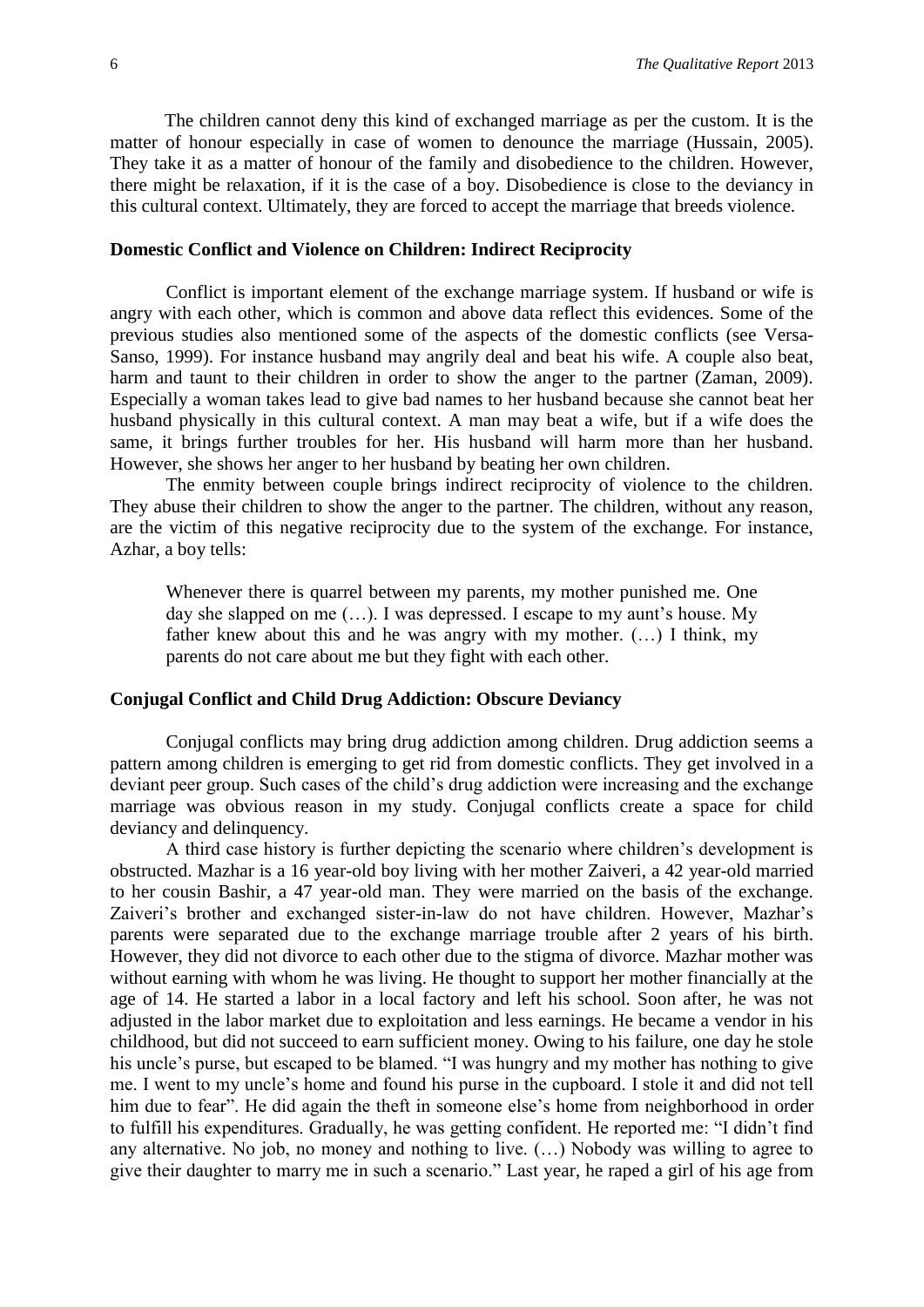cousins. After this act, he was captured. The relatives of the girl punished him. He was beaten not only from the girl's family, but also his father punished him.

#### **Broken homes: Delinquency**

Paternal social control maintains the child behaviour in order to become a productive citizen. In the exchange system, the chances of broken homes are higher. Owing to this, children become ambivalent that leads to delinquency. In Mazhar's case history, he was encouraged by his mother to earn some money to live by whatever he means use for it. On the other hand, his father was not able to support him and neglect the child. Thus, this boy became a delinquent and then criminal in this scenario. In two other reported cases during my fieldwork, one child whose parents divorced and could not look after him was kidnapped. Another child took poison and committed suicide because of his parents' marital conflicts that were motivated due to the marriage exchange system.

Sociological knowledge emphasize that criminality is a learn behaviour which emerge from the social conditions and given social environment. Social condition paved his way to become a member of a criminal peer group. One can count many other reasons of a criminal behavior of the child.

#### **Poverty and Child Labor: Insecurity**

Poverty brings child labor. Children realize economic burden and try to overcome it. Some of the children fall in a vicious cycle or trap of child labor. They try to find a way out in order to overcome their socio- economic needs. Owing to the unavailability of thesocial security system in Pakistan, children are vulnerable to earn money for their own or family livelihood. If they do not find any legitimate means, they are compelled to adopt the illegal sources to maintain their livings. The children try to earn money and feed their family in some cases. They have to leave their education and become child laborer. They work in unhealthy conditions. This kind of situation may merge in other situations of broken homes; however, in Pakistan under the system of exchange in my sample, it has consequences for the two families- two pairs of couples, their respective families and sometimes problems within the kinship.

For instance, Rahim, a male got separated from his wife Azhara due to his sister's problem with her husband Alim because their marriage was on exchange. He has a child Samir, a 12-years old boy. Samir spent some days with his father after his parents divorced each other but then he went to his mother's house for three years. He could not maintain his schooling there due to poverty and left the school. His mother demanded money from Samir's father to look after him who was unable to afford. His mother was also without any income. Therefore, Azhara asked her son Samir to earn some money for living. Initially, Samir was irritated to earn money. On her mother's demand, he started earning some money in a nearby factory at the age of 15. Finally, he found that he could earn easily if he starts pickpocketing. Thus, he became a member of the pickpocketing group. His father came to know his activities. He punished Samir who ran away to city. In the city, he started his own group of pickpocketing. One day he was caught there and police arrested him. His parents, relatives and everyone paid to his stolen money to the concerned person while taking some debt and he was released from the police on bail.

Consequently, children are insecure in the system of the exchange marriage. They are vulnerable for their livelihood, if their parents live apart or they do not care of them. State is not taking responsibility to look after the children. Although the Constitution of Pakistan 197, article 35, gives right of the protection of the family and children, yet in practice, the state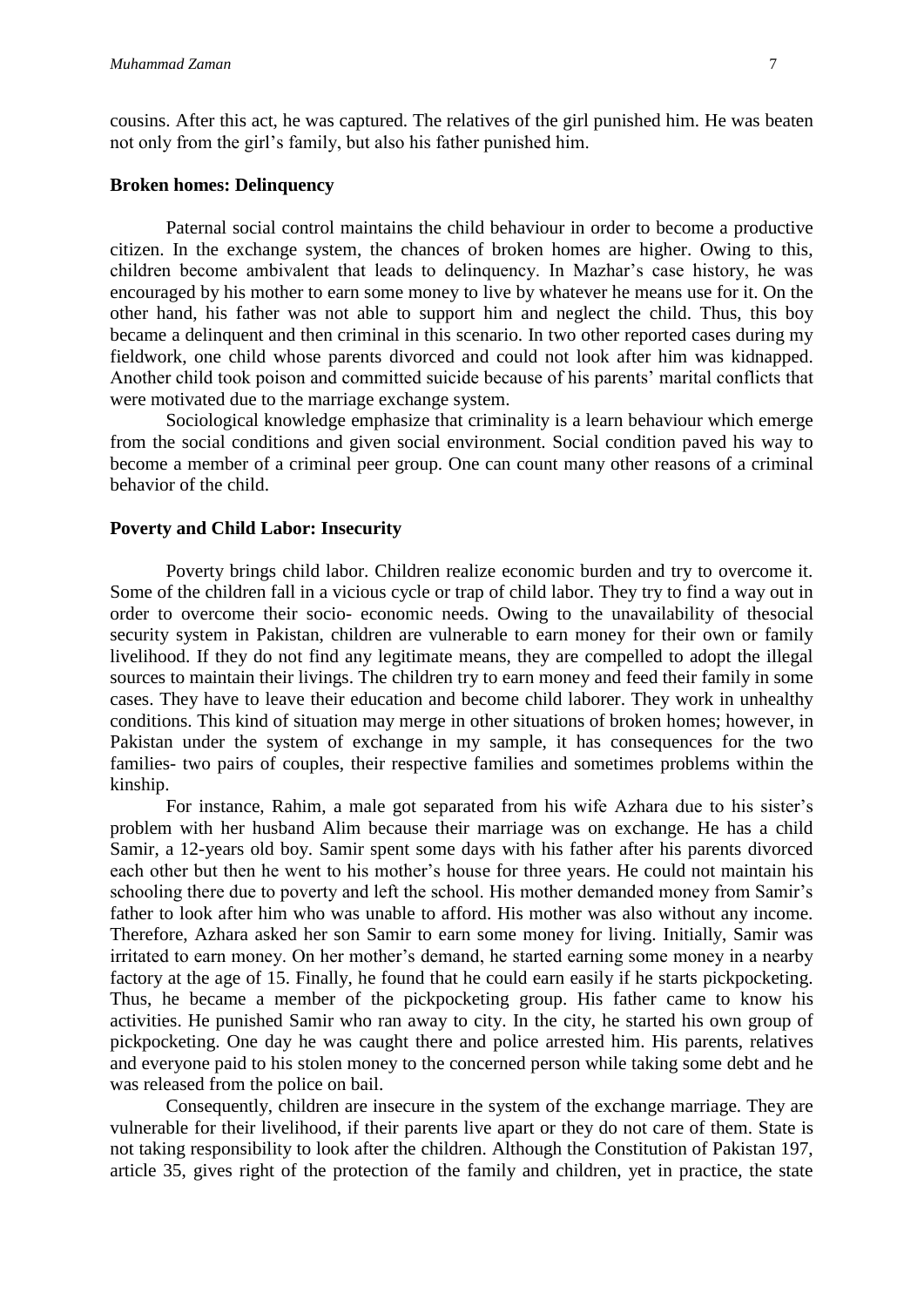does not provide any shelter to the vulnerable children or families. Even the families and children are unaware about their rights. Nonetheless, children remain on the edge of insecurity in the system of the exchange as compare to the modern marriage system.

#### **Exchange Marriage as a Mechanism of Welfare: A Dilemma of Security or Insecurity**

The marriage exchange system is defined as a system of welfare in Pakistan (Jacoby & Mansuri, 2008). It is perceived a system that creates alliances and binds the people together (Lévi-Strauss, 1969). The marriage exchange system has some aspects which strengthen the welfare and social security of the families involved in the exchange. For instance, Aslam reported:

Although one of my sons is deaf and dumb and the other is a drug addict.  $(\ldots)$ they still are my *khoon* (blood *means here relatives*) and they have an equal right to marry in exchange of my daughters. (…) My brother is ready to exchange this daughters in exchange of mine (…) My brother believes that at least my sons are his blood and his *kuf* (lineage) and he is ready to give his daughters to my sons in exchange. (…) My brother is ready to exchange his daughter with my daughter for my disabled son's marriage. (…) Why shouldn't prefer him, since he has already given my *watta* (exchange), and secondly he is willing to give his daughter to my disabled son? (…) My brother said if he is handicapped, it is not a problem, they are his *khoon* (blood) and he will take care of them.

Further he assures: "my daughters take care of my brother properly, and better than any other woman from outside our *biradari* (clan)." Another male respondent reported:

Exchange marriages are the protection of a stable family and marriage of a person and his/her children. They maintain the safety and stability of the marriage. A man definitely thinks about his exchanged sister if he tries to harm his wife. His sister also will be treated in the same way. So in the tradition of exchange marriages, many people willingly or unwillingly agree to a compromise, in order to lead a balanced life, so that the two families do not have to deal with disturbances.

However, this system brings difficulties for the children which are clear in this study. In case of conflict, less attention is given to the protection of the children in the system of the exchange marriage. The care and look after of the children is decreasing among the couples of the exchange marriage. Despite of the fact that parents were conscious about the care and security of children, still they neglected them after getting the right and recognition. Security of the children seems obscured in the system. A male respondent pointed out:

There isn't a single positive aspect to the system of the exchange. It is full of harm and difficulties especially for children. An innocent woman (*and off course children*) has to bear serious consequences due to the marriages through no fault of her own but rather someone else. (…).. I am sad to think that in this modern age, we are still acting in this negative manner.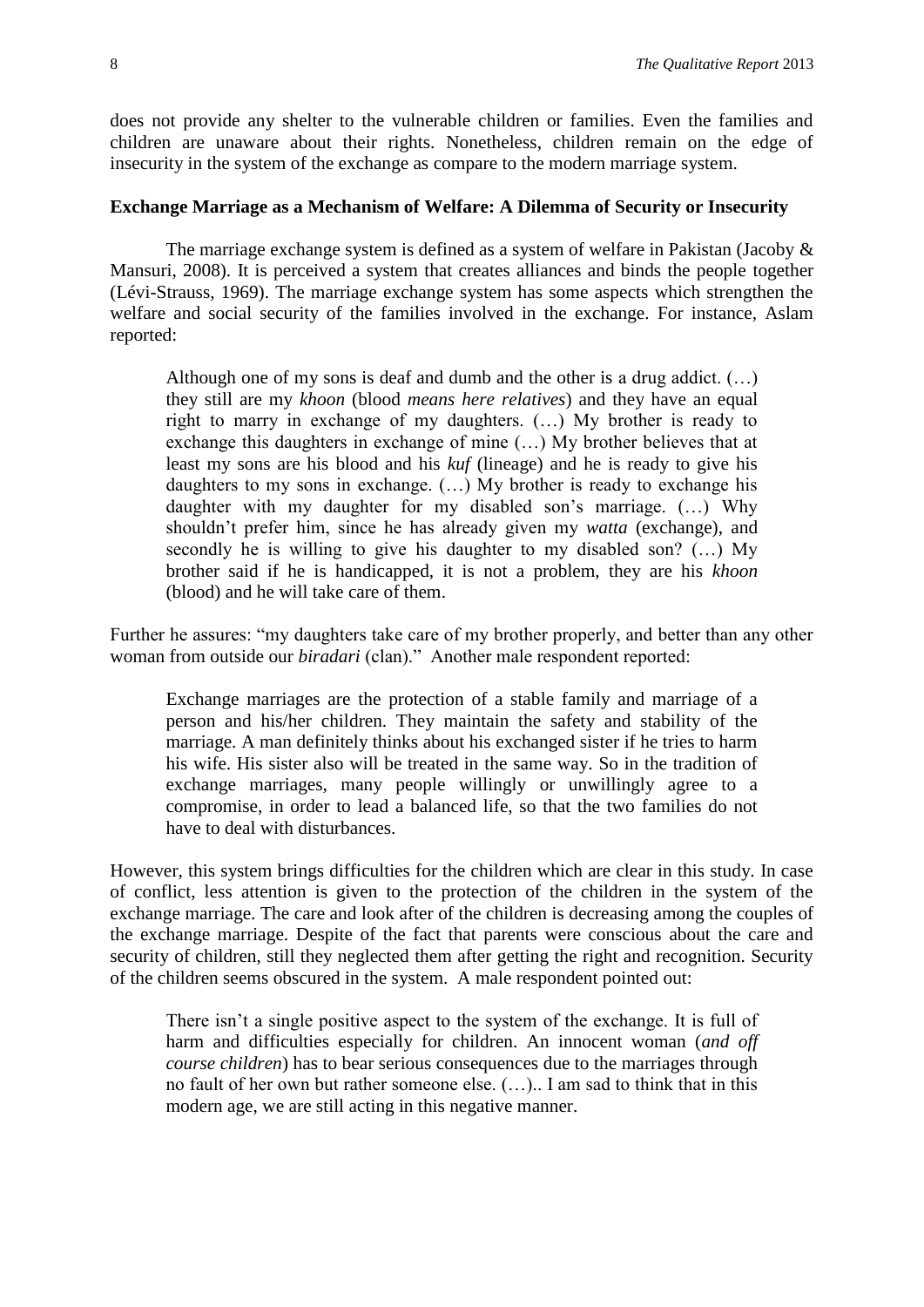A female respondent reported:

In our family, a man keenly plays the role of brother or son properly, but not that of a father. He always defends his parents', sisters' and brothers' interests. (...) He doesn't care for his wife or children as he does for the rest of his family. If he does, he is blamed for being *behaya* (shameless) or *runmureed* (servant of the wife). (…) Mostly elderly women are responsible for the emergence of such disputes. (…) It is not good.

From the data, it is visible that the notion of security and welfare of the children and family is not sole purpose of the system of the exchange marriage. It brings a lot of social problems as well. This system of the exchange is tit for tat in its inherited nature in Pakistan. If a spouse gives any positive thing or relationship to the other, the second is bond to reciprocate either in positively. This relationship brings positive reciprocity. However, in case of negative relationship, there is cycle of negative reciprocity. In case of denial, the person has to feel social pressure to response adequately. Positive and negative reciprocity are integral part of the exchange system. In my data, negative consequences are visible and especially, the children are not exception from these negative outcomes.

#### **Discussion and Conclusion**

Marriage exchange system has been theorized as a system of welfare and wellbeing (Jacoby & Mansuri, 2008). However, the system inherits the insecurity as well. Children are recipient of the insecurity in the system. They treated like a commodity to be exchanged. They become the victim of the exchange in developing countries like Pakistan.

Children suffer due to domestic problems and become the symbol of parental enmity in case of conflict or divorce. The children find themselves at the centre of the conflict between their parents. They do not receive proper socialization. Children are vulnerable and likely to fall into delinquency and risk their education. This vulnerability of the children makes them deviant and they get involved in anti-social behaviour. This affects a child's health, mental capacity and the development of personality (Niaz, 2004; Zaman, 2009, 2010).

Sociological and anthropological literature on the subject does not take into account the exchange system in Pakistan which has reciprocal system of "tit for tat" or "chain reaction" of positive or negative reciprocity. Children, under this system, become vulnerable. Therefore, current literature on the subject needs re-theorizing and reconsideration.

This paper highlights the domestic feuds due to the exchange marriage system in Pakistan. The system of the exchange marriage is among the illiterate or less educated community who follow the traditional system. They have less awareness about the international conventions of the human rights. However, these feuds could happen in other traditional or even modern marriage system. An educated couple might have similar problem that may be a consciously or unconsciously among the children of the modern marriage. However, it might be limited to the children of single couple. In the exchange system, the second couple and their children are also venerable which not the case of modern marriages is. Nevertheless this study gives an empirical example from a control mate selection, insecurity and its affect on children.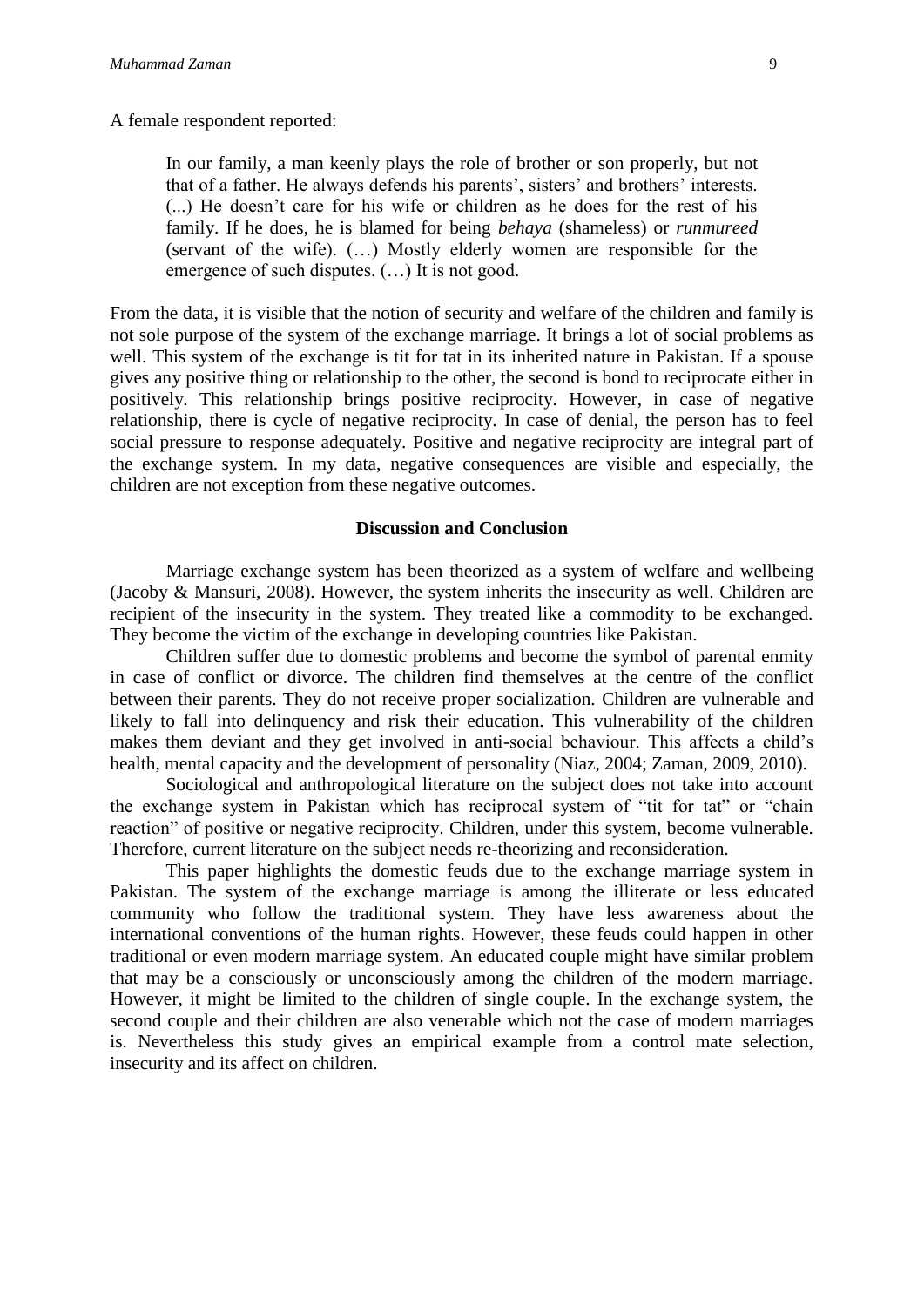#### **References**

- Bearman, P. (1997). Generalized exchange. *American Journal of Sociology, 102*(5), 1383- 1425.
- Bourdieu, P. (1998). *Outline a theory of practice* (Trans. by Richard Nice). Cambridge, UK: Cambridge University Press.
- Corbin, J., & Strauss, A. (1990). Grounded theory research: Procedures, canons and evaluative criteria. *Zeitschrift für Soziologie* 19 (6): 418-427.
- Glaser, B. G. (1992). *Basics of grounded theory analysis*. Mill Valley, CA: Sociology Press.
- Glaser, B. G., & Strauss, A. (2002/1965). Discovery of substantive theory: A basic strategy underlying qualitative research. *American Behavioural Scientist, 8*(6), 5-11.
- Hussain, Y. (2005). *Writing diaspora: South Asian women, culture and ethnicity*. Burlington, VT: Ashgate.
- Jacoby, H. G., & Mansuri, G. (2008). *Watta Satta: Bride exchange and women's welfare in rural Pakistan*. Washington, DC: The World Bank.
- Lévi-Strauss, C. (1969). *The elementary structures of kinship*. Boston, MA: Beacon Press.
- Molloy, M. (1986). "No inclination to mix with strangers": Marriage patterns with highland Scot migrants to Cape Breton and New Zealand, 1800-1916. *Journal of Family History, 11*(3), 221-243.
- Niaz, U. (2004). Women's mental health in Pakistan. *World Psychiatry, 3*(1), 60–62.
- Schweizer, T., & White, D. R. (1998). Emergence, development, and transformation of kinbased exchange systems. In T. Schweizer & D. R.White (Eds.), *Kinship, networks and exchange* (pp. 245-250)*,* Cambridge, UK: Cambridge University Press.
- Strathern, M. (1984). Marriage exchanges: Melanesian comment. *Annaul Review of Anthropology, 13*, 41-74.
- Tapper, N. (1991). *Bartered brides: Politics gender and marriages in Afghanistan tribal society*. Cambridge, UK: Cambridge University Press.
- Versa-Sanso, P. (1999). Dominant daughters-in-law and submissive mother-in-law? Cooperation and conflict in South India. *MAN, 5*(4), 577-593.
- Zaman, M. (2008). Socio-cultural security, emotions and exchange marriages in a community. *South Asia Research, 28*(3), 285-298.
- Zaman, M. (2009). *Exchange marriages in the community of Kabirwala, Pakistan: A sociological analysis of kinship structure, agency, and symbolic culture*. A PhD Dissertation submitted at the Faculty of Philosophy and Social Sciences. Leipzig University: Leipzig, Germany
- Zaman, M. (2010). Marriage of cousins: Congenital diseases and people's perception in Pakistan, a public health challenge. *Journal of Public Health Policy, 31*(3), 381-383.
- Zaman, M., & Wohlrab-Sahr, M. (2010). Obstructed individualization and social anomie: Marriage relations in rural Pakistan and their relevance for an empirically grounded theory of individualization conflicts. In P. A. Berger & R. Hitzler (Eds.), *Individualisierungen. Ein Vierteljahrhundert jenseits von Stand und Klasse* (pp 155- 176). Wiesbaden: VS.
- Zaman, M. (2011). Methodological gravitism. *The Qualitative Report*, 16(6), 1574-1598. Retrieved from http://www.nova.edu/ssss/QR/QR16-6/zaman.pdf

#### **Author Note**

Muhammad Zaman is teaching and researching at the Department of Sociology, Quaid-i-Azam University (QAU), Islamabad, Pakistan. He can be reached by email at [zaman@qau.edu.pk.](mailto:zaman@uni-leipzig.de)